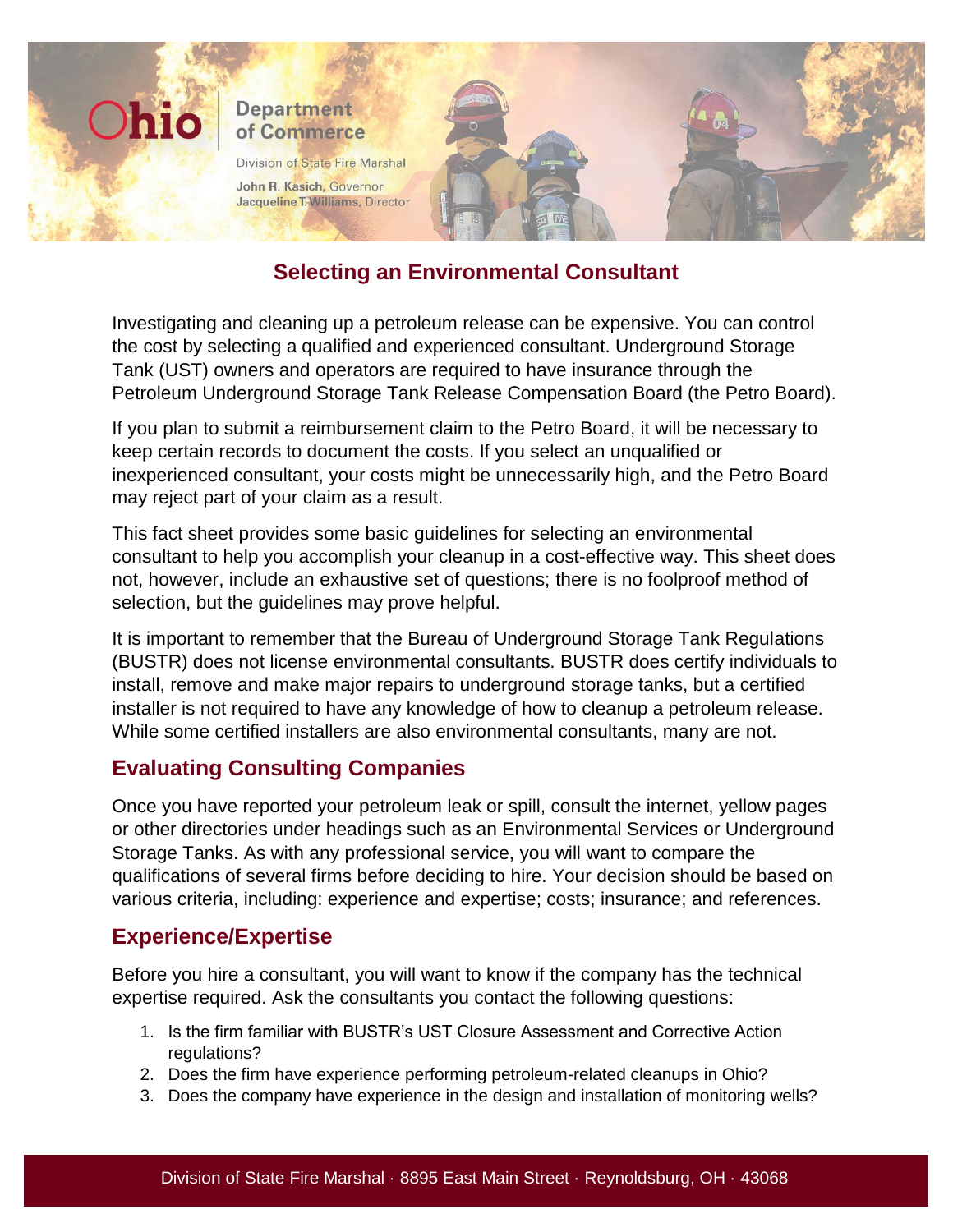

- 4. Is the firm familiar with soil and groundwater test methods required by BUSTR?
- 5. Is their staff trained in the use of field instruments and procedures?
- 6. Does the firm have an established field protocol and chain-of-custody for soil and groundwater sampling?
- 7. Has the firm installed any monitoring wells and/or groundwater recovery systems?
- 8. Is the firm experienced with soil remediation techniques other than digging contaminated soils?
- 9. How many closure assessments and\or corrective action cleanups have been achieved with BUSTR?
- 10. Has the firm performed cleanups for which claims have been submitted to the Petro Board?
- 11. Is the firm familiar with Petro Board rules and procedures for filing claims?
- 12. Would the firm offer assistance to you in filing your claim?
- 13. Do the firms' invoices list in detail the work, activity or procedures performed?

### **Costs**

The consultant should provide an estimate of anticipated project costs and an itemized fee schedule. Be wary, however, of any consultant who guarantees a total cleanup at a set price because the full extent of contamination at a site is rarely known before work begins. Find out how you will be billed for subcontracted work.

#### **Insurance**

You should request information on the consultants and subcontractors insurance coverage. Do not contract with a company unless it has liability and workers compensation coverage. Find out what the coverage encompasses. If a company is self-insured, make sure it has adequate resources to cover problems that might occur.

### **References**

When researching the qualifications of consultants, request complete lists of the company's clients in your county or region and all cleanups in Ohio which were submitted to the Petro Board for reimbursement. Contact some of the consultant's clients in your area or industry and ask:

- 1. What was the size and scope of the project?
- 2. Did the consultant meet the stated work project deadlines?
- 3. Did the consultant keep them informed of project developments and available options?
- 4. Were they satisfied with the work?